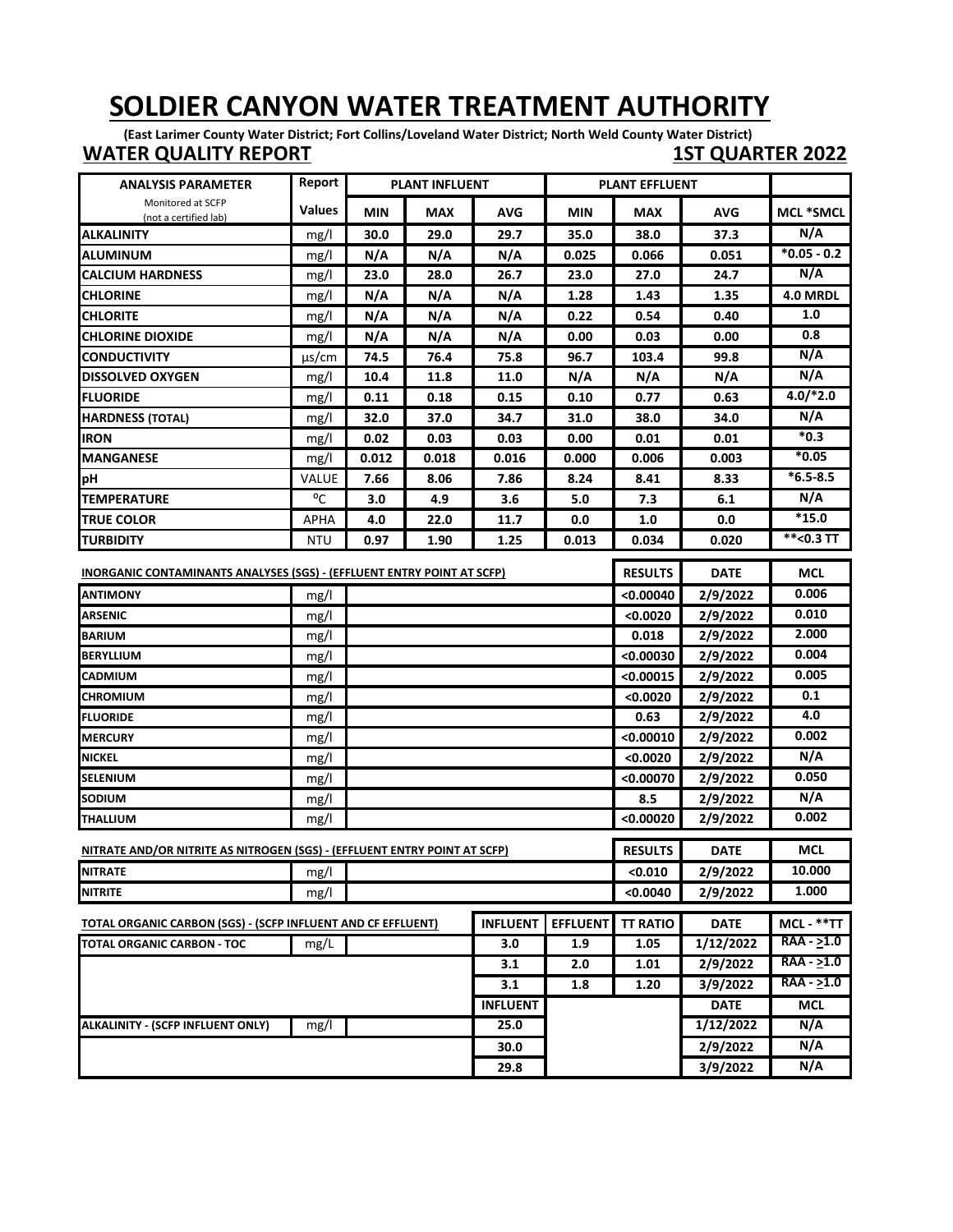| RADIONUCLIDE ANALYSES (SGS) - (EFFLUENT ENTRY POINT AT SCFP)                    |           | <b>RESULTS</b> | <b>DATE</b> | <b>MCL</b>     |
|---------------------------------------------------------------------------------|-----------|----------------|-------------|----------------|
| <b>GROSS ALPHA</b>                                                              | pCi/L     | <b>ND</b>      | 9/8/2021    | 15             |
| <b>URANIUM</b>                                                                  | ppb       | < 0.00020      | 9/8/2021    | 30             |
| <b>RADIUM 226 + 228</b>                                                         | pCi/L     | <b>ND</b>      | 9/8/2021    | 5              |
| <b>GROSS BETA</b>                                                               | pCi/L     | <b>ND</b>      | 9/8/2021    | 50             |
| <b>ORGANIC CHEMICAL ANALYSES - VOC's (SGS) - (EFFLUENT ENTRY POINT AT SCFP)</b> |           | <b>RESULTS</b> | <b>DATE</b> | <b>MCL</b>     |
| 1,1,1-TRICHLOROETHANE                                                           | μg/L      | <b>ND</b>      | 1/12/2022   | 200            |
| 1,1,2-TRICHLOROETHANE                                                           | µg/L      | <b>ND</b>      | 1/12/2022   | 5.             |
| 1.1-DICHLOROETHYLENE                                                            | μg/L      | <b>ND</b>      | 1/12/2022   | $\overline{7}$ |
| 1,2,4-TRICHLOROBENZENE                                                          | $\mu$ g/L | <b>ND</b>      | 1/12/2022   | 70             |
| 1.2-DICHLOROETHANE                                                              | $\mu$ g/L | <b>ND</b>      | 1/12/2022   | 5              |
| 1.2-DICHLOROPROPANE                                                             | $\mu$ g/L | <b>ND</b>      | 1/12/2022   | 5.             |
| <b>BENZENE</b>                                                                  | µg/L      | <b>ND</b>      | 1/12/2022   | 5.             |
| <b>CARBON TETRACHLORIDE</b>                                                     | μg/L      | <b>ND</b>      | 1/12/2022   | 5.             |
| <b>CHLOROBENZENE</b>                                                            | µg/L      | <b>ND</b>      | 1/12/2022   | 100            |
| cis-1,2-DICHLOROETHYLENE                                                        | µg/L      | <b>ND</b>      | 1/12/2022   | 70             |
| <b>DICHLOROMETHANE</b>                                                          | μg/L      | <b>ND</b>      | 1/12/2022   | 5.             |
| <b>ETHYLBENZENE</b>                                                             | µg/L      | <b>ND</b>      | 1/12/2022   | 700            |
| o-DICHLOROBENZENE                                                               | µg/L      | <b>ND</b>      | 1/12/2022   | 600            |
| para-DICHLOROBENZENE                                                            | μg/L      | <b>ND</b>      | 1/12/2022   | 75             |
| <b>STYRENE</b>                                                                  | µg/L      | <b>ND</b>      | 1/12/2022   | 100            |
| <b>TETRACHLOROETHYLENE</b>                                                      | µg/L      | <b>ND</b>      | 1/12/2022   | 5              |
| <b>TOLUENE</b>                                                                  | μg/L      | <b>ND</b>      | 1/12/2022   | 1000           |
| trans-1,2-DICHLOROETHYLENE                                                      | µg/L      | <b>ND</b>      | 1/12/2022   | 100            |
| <b>TRICHLOROETHYLENE</b>                                                        | µg/L      | <b>ND</b>      | 1/12/2022   | 5              |
| <b>VINYL CHLORIDE</b>                                                           | µg/L      | <b>ND</b>      | 1/12/2022   | $\mathbf{2}$   |
| <b>XYLENES (total)</b>                                                          | μg/L      | <b>ND</b>      | 1/12/2022   | 10000          |

|                             | <b>ORGANIC CHEMICAL ANALYSES - SOC's (SGS) - (EFFLUENT ENTRY POINT AT SCFP)</b> | <b>RESULTS</b> | <b>DATE</b> | <b>MCL</b>     |
|-----------------------------|---------------------------------------------------------------------------------|----------------|-------------|----------------|
| 1,2-DIBROMO-3-CHLOROPROPANE | $\mu$ g/L                                                                       | <b>ND</b>      | 2/9/2022    | 0.2            |
| $2,4-D$                     | μg/L                                                                            | <b>ND</b>      | 2/9/2022    | 70             |
| 2,4,5-TP                    | µg/L                                                                            | <b>ND</b>      | 2/9/2022    | 50             |
| <b>ALACHLOR (LASSO)</b>     | µg/L                                                                            | <b>ND</b>      | 2/9/2022    | $\overline{2}$ |
| <b>ALDICARB</b>             | μg/L                                                                            | <b>ND</b>      | 2/9/2022    | N/A            |
| <b>ALDICARB SULFONE</b>     | µg/L                                                                            | <b>ND</b>      | 2/9/2022    | N/A            |
| <b>ALDICARB SULFOXIDE</b>   | µg/L                                                                            | <b>ND</b>      | 2/9/2022    | N/A            |
| <b>ATRAZINE</b>             | $\mu$ g/L                                                                       | <b>ND</b>      | 2/9/2022    | 3              |
| <b>BENZO(a)PYRENE</b>       | μg/L                                                                            | <b>ND</b>      | 2/9/2022    | 0.2            |
| <b>CARBOFURAN</b>           | µg/L                                                                            | <b>ND</b>      | 2/9/2022    | 40             |
| <b>CHLORDANE</b>            | $\mu$ g/L                                                                       | <b>ND</b>      | 2/9/2022    | $\overline{2}$ |
| <b>DALAPON</b>              | $\mu$ g/L                                                                       | <b>ND</b>      | 2/9/2022    | 200            |
| <b>DINOSEB</b>              | µg/L                                                                            | <b>ND</b>      | 2/9/2022    | $\overline{7}$ |
| <b>DIQUAT</b>               | $\mu$ g/L                                                                       | <b>ND</b>      | 2/9/2022    | 20             |
| DI(2-ethylhexyl)ADIPATE     | μg/L                                                                            | <b>ND</b>      | 2/9/2022    | 400            |
| DI(2-ethylhexyl)PHTHALATE   | µg/L                                                                            | <b>ND</b>      | 2/9/2022    | 6              |
| <b>ENDOTHALL</b>            | μg/L                                                                            | <b>ND</b>      | 2/9/2022    | 100            |
| <b>ENDRIN</b>               | μg/L                                                                            | <b>ND</b>      | 2/9/2022    | $\overline{2}$ |
| <b>ETHYLENE DIBROMIDE</b>   | µg/L                                                                            | <b>ND</b>      | 2/9/2022    | 0.05           |
| <b>HEPTACHLOR</b>           | $\mu$ g/L                                                                       | <b>ND</b>      | 2/9/2022    | 0.4            |
| <b>HEPTACHLOR EPOXIDE</b>   | µg/L                                                                            | <b>ND</b>      | 2/9/2022    | 0.2            |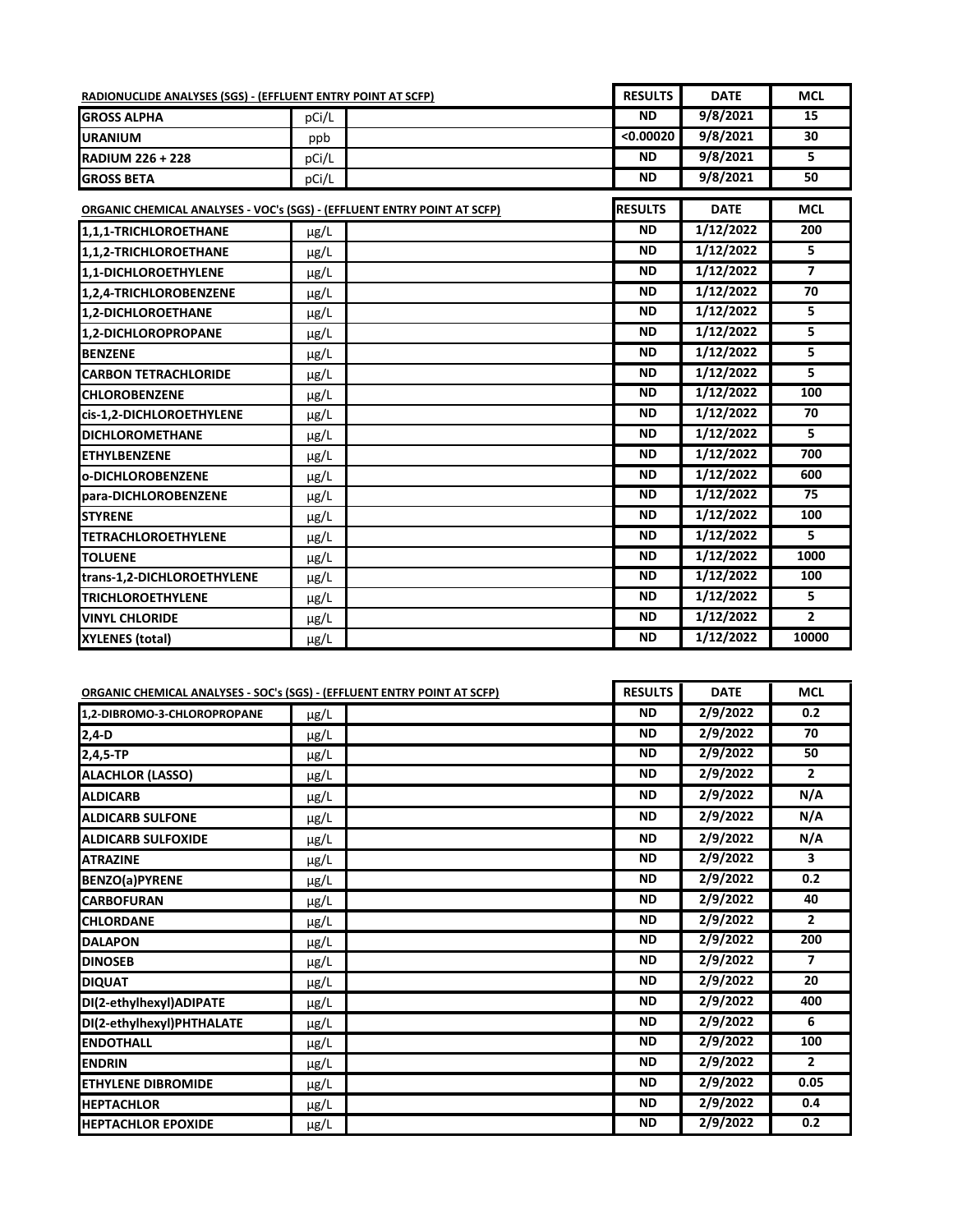| <b>ORGANIC CHEMICAL ANALYSES - SOC's (SGS) (con't)</b> |           | <b>RESULTS</b> | <b>DATE</b> | <b>MCL</b> |
|--------------------------------------------------------|-----------|----------------|-------------|------------|
| <b>IHEXACHLOROBENZENE</b>                              | $\mu$ g/L | <b>ND</b>      | 2/9/2022    |            |
| <b>HEXACHLOROCYCLOPENTADIENE</b>                       | $\mu$ g/L | <b>ND</b>      | 2/9/2022    | 50         |
| LINDANE/BHC-GAMMA                                      | µg/L      | <b>ND</b>      | 2/9/2022    | 0.2        |
| <b>IMETHOXYCHLOR</b>                                   | $\mu$ g/L | <b>ND</b>      | 2/9/2022    | 40         |
| <b>OXAMYL</b>                                          | $\mu$ g/L | <b>ND</b>      | 2/9/2022    | 200        |
| <b>IPENTACHLOROPHENOL</b>                              | µg/L      | <b>ND</b>      | 2/9/2022    |            |
| <b>PICLORAM</b>                                        | $\mu$ g/L | <b>ND</b>      | 2/9/2022    | 500        |
| <b>POLYCHLORINATED BIPHENYLS</b>                       | $\mu$ g/L | <b>ND</b>      | 2/9/2022    | 0.5        |
| <b>SIMAZINE</b>                                        | $\mu$ g/L | <b>ND</b>      | 2/9/2022    | 4          |
| <b>TOXAPHENE</b>                                       | $\mu$ g/L | <b>ND</b>      | 2/9/2022    | 3          |

## **DISTRIBUTION SYSTEMS SAMPLES**

| <b>CHLORINE (Districts Measure)</b>        |      | <b>TOTAL</b><br><b>SAMPLES</b> | <b>MIN</b> | <b>MAX</b> | <b>AVG</b> | <b>DATE</b>   | <b>MRDL</b> |
|--------------------------------------------|------|--------------------------------|------------|------------|------------|---------------|-------------|
| <b>EAST LARIMER COUNTY WATER DISTRICT</b>  | mg/L | 20                             | 0.39       | 1.36       | 0.90       | <b>Jan-22</b> | 4.0         |
| <b>EAST LARIMER COUNTY WATER DISTRICT</b>  | mg/L | 20                             | 0.06       | 1.19       | 0.87       | Feb-22        | 4.0         |
| <b>EAST LARIMER COUNTY WATER DISTRICT</b>  | mg/L | 20                             | 0.60       | 1.14       | 0.94       | <b>Mar-22</b> | 4.0         |
| <b>FORTCOLLINS/LOVELAND WATER DISTRICT</b> | mg/L | 60                             | 0.32       | 1.21       | 0.72       | $Jan-22$      | 4.0         |
| <b>FORTCOLLINS/LOVELAND WATER DISTRICT</b> | mg/L | 60                             | 0.35       | 1.18       | 0.78       | Feb-22        | 4.0         |
| <b>FORTCOLLINS/LOVELAND WATER DISTRICT</b> | mg/L | 60                             | 0.30       | 1.21       | 0.74       | $Mar-22$      | 4.0         |
| <b>NORTH WELD COUNTY WATER DISTRICT</b>    | mg/L | 18                             | 0.35       | 1.11       | 0.85       | <b>Jan-22</b> | 4.0         |
| <b>NORTH WELD COUNTY WATER DISTRICT</b>    | mg/L | 18                             | 0.57       | 1.16       | 0.90       | Feb-22        | 4.0         |
| INORTH WELD COUNTY WATER DISTRICT          | mg/L | 18                             | 0.63       | 1.20       | 0.90       | Mar-22        | 4.0         |

| <b>TOTAL COLIFORMS (MMS/WCL)</b>          | <b>TOTAL</b><br><b>SAMPLES</b> | #<br><b>POSITIVE</b> | #<br><b>NEGATIVE</b> | <b>DATE</b>   | MCL **TT<br>LEVEL 1 or 2 |
|-------------------------------------------|--------------------------------|----------------------|----------------------|---------------|--------------------------|
| <b>EAST LARIMER COUNTY WATER DISTRICT</b> | 20                             | 0                    | 20                   | $Jan-22$      | NO/NO                    |
| <b>EAST LARIMER COUNTY WATER DISTRICT</b> | 20                             | 0                    | 20                   | Feb-22        | NO/NO                    |
| <b>EAST LARIMER COUNTY WATER DISTRICT</b> | 20                             | 0                    | 20                   | <b>Mar-22</b> | NO/NO                    |
| FT COLLINS/LOVELAND WATER DISTRICT        | 60                             | 0                    | 60                   | $Jan-22$      | NO/NO                    |
| FT COLLINS/LOVELAND WATER DISTRICT        | 60                             | 0                    | 60                   | Feb-22        | NO/NO                    |
| FT COLLINS/LOVELAND WATER DISTRICT        | 60                             | 0                    | 60                   | <b>Mar-22</b> | NO/NO                    |
| <b>NORTH WELD COUNTY WATER DISTRICT</b>   | 18                             | 0                    | 18                   | $Jan-22$      | NO/NO                    |
| <b>NORTH WELD COUNTY WATER DISTRICT</b>   | 18                             | 0                    | 18                   | Feb-22        | NO/NO                    |
| <b>NORTH WELD COUNTY WATER DISTRICT</b>   | 18                             | 0                    | 18                   | <b>Mar-22</b> | NO/NO                    |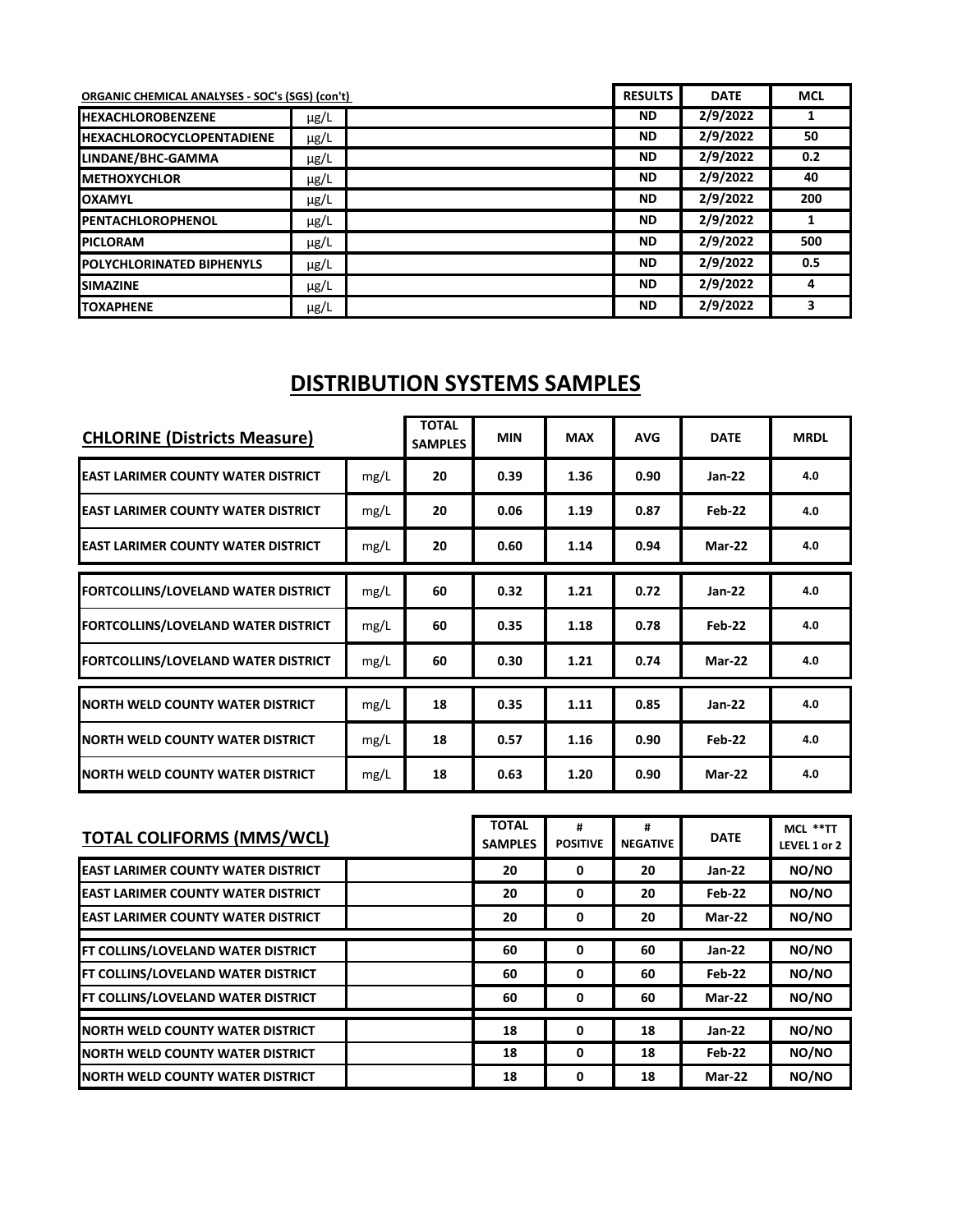## **DISTRIBUTION SYSTEMS SAMPLES - CONTINUED**

| TOTAL TRIHALOMETHANES AND HALOACETIC ACIDS      |           | <b>TTHM</b><br><b>RESULTS</b> | <b>MCL</b><br>(LRAA) | <b>HAA</b><br><b>RESULTS</b> | <b>MCL</b><br>(LRAA) | <b>DATE</b> |
|-------------------------------------------------|-----------|-------------------------------|----------------------|------------------------------|----------------------|-------------|
| <b>EAST LARIMER COUNTY WATER DISTRICT (SGS)</b> |           |                               |                      |                              |                      |             |
| <b>SAMPLE SITE - DBP001</b>                     | $\mu$ g/L | 47.3                          | 80                   | 30.6                         | 60                   | 3/15/2022   |
| <b>SAMPLE SITE - DBP002</b>                     | $\mu$ g/L | 70.3                          | 80                   | 28.5                         | 60                   | 3/15/2022   |
| <b>ISAMPLE SITE - DBP003</b>                    | $\mu$ g/L | 70.7                          | 80                   | 26.3                         | 60                   | 3/15/2022   |
| <b>SAMPLE SITE - DBP004</b>                     | $\mu$ g/L | 33.1                          | 80                   | 22.0                         | 60                   | 3/15/2022   |
| FORT COLLINS/LOVELAND WATER DISTRICT (CA)       |           |                               |                      |                              |                      |             |
| <b>SAMPLE SITE - DBP001</b>                     | $\mu$ g/L | 45.1                          | 80                   | 33.5                         | 60                   | 1/14/2022   |
| <b>SAMPLE SITE - DBP002</b>                     | $\mu$ g/L | 37.1                          | 80                   | 26.0                         | 60                   | 1/14/2022   |
| <b>I</b> SAMPLE SITE - DBP003                   | $\mu$ g/L | 35.6                          | 80                   | 25.1                         | 60                   | 1/14/2022   |
| <b>SAMPLE SITE - DBP004</b>                     | $\mu$ g/L | 27.6                          | 80                   | 17.5                         | 60                   | 1/14/2022   |
| <b>ISAMPLE SITE - DBP005</b>                    | $\mu$ g/L | 36.6                          | 80                   | 29.9                         | 60                   | 1/14/2022   |
| <b>ISAMPLE SITE - DBP006</b>                    | $\mu$ g/L | 28.4                          | 80                   | 17.1                         | 60                   | 1/14/2022   |
| <b>SAMPLE SITE - DBP007</b>                     | $\mu$ g/L | 37.0                          | 80                   | 24.8                         | 60                   | 1/14/2022   |
| <b>SAMPLE SITE - DBP008</b>                     | $\mu$ g/L | 42.8                          | 80                   | 23.7                         | 60                   | 1/14/2022   |
| NORTH WELD COUNTY WATER DISTRICT (WCL)          |           |                               |                      |                              |                      |             |

| .                            |           |       |    |       |    |           |
|------------------------------|-----------|-------|----|-------|----|-----------|
| <b>ISAMPLE SITE - DBP001</b> | $\mu$ g/L | 43.80 | 80 | 27.10 | 60 | 1/11/2022 |
| <b>ISAMPLE SITE - DBP002</b> | $\mu$ g/L | 35.40 | 80 | 31.10 | 60 | 1/11/2022 |
| <b>ISAMPLE SITE - DBP003</b> | $\mu$ g/L | 37.90 | 80 | 31.10 | 60 | 1/11/2022 |
| <b>ISAMPLE SITE - DBP004</b> | $\mu$ g/L | 31.00 | 80 | 28.40 | 60 | 1/11/2022 |

| <b>CHLORITE</b>                    |      | <b>1ST RES</b> | <b>AVG RES</b> | <b>MAX RES</b> | <b>DATE</b> | <b>MCL</b> |
|------------------------------------|------|----------------|----------------|----------------|-------------|------------|
| <b>FROM DISTRIBUTION SYSTEM(S)</b> | mg/L | 0.38           | 0.39           | 0.41           | 1/11/2022   | 1.u        |

| <b>LEAD AND COPPER</b>                         |      | 90TH PERCENTILE mg/L        | <b>DATE</b>  | 90th%<br><b>ACTION</b><br>LEVEL mg/L |
|------------------------------------------------|------|-----------------------------|--------------|--------------------------------------|
| <b>EAST LARIMER COUNTY WATER DISTRICT (AL)</b> |      | <b>30 SAMPLES COLLECTED</b> |              |                                      |
| <b>ILEAD</b>                                   | mg/L | 0.0052                      | Jun-Jul-2021 | 0.015                                |
| <b>ICOPPER</b>                                 | mg/L | 0.23                        | Jun-Jul-2021 | 1.3                                  |

| <b>FORT COLLINS LOVELAND WATER DISTRICT (CA)</b> |      | <b>60 SAMPLES COLLECTED</b> |                     |       |
|--------------------------------------------------|------|-----------------------------|---------------------|-------|
| <b>ILEAD</b>                                     | mg/L | 0.003                       | <b>JAN-FEB 2022</b> | 0.015 |
| <b>ICOPPER</b>                                   | mg/L | 0.147                       | <b>JAN-FEB 2022</b> | 1.3   |

| NORTH WELD COUNTY WATER DISTRICT (WCL) |      | <b>30 SAMPLES COLLECTED</b> |               |       |
|----------------------------------------|------|-----------------------------|---------------|-------|
| <b>ILEAD</b>                           | mg/L | 0.00279                     | <b>Jun-21</b> | 0.015 |
| <b>COPPER</b>                          | mg/L | 0.26                        | <b>Jun-21</b> | 1.3   |